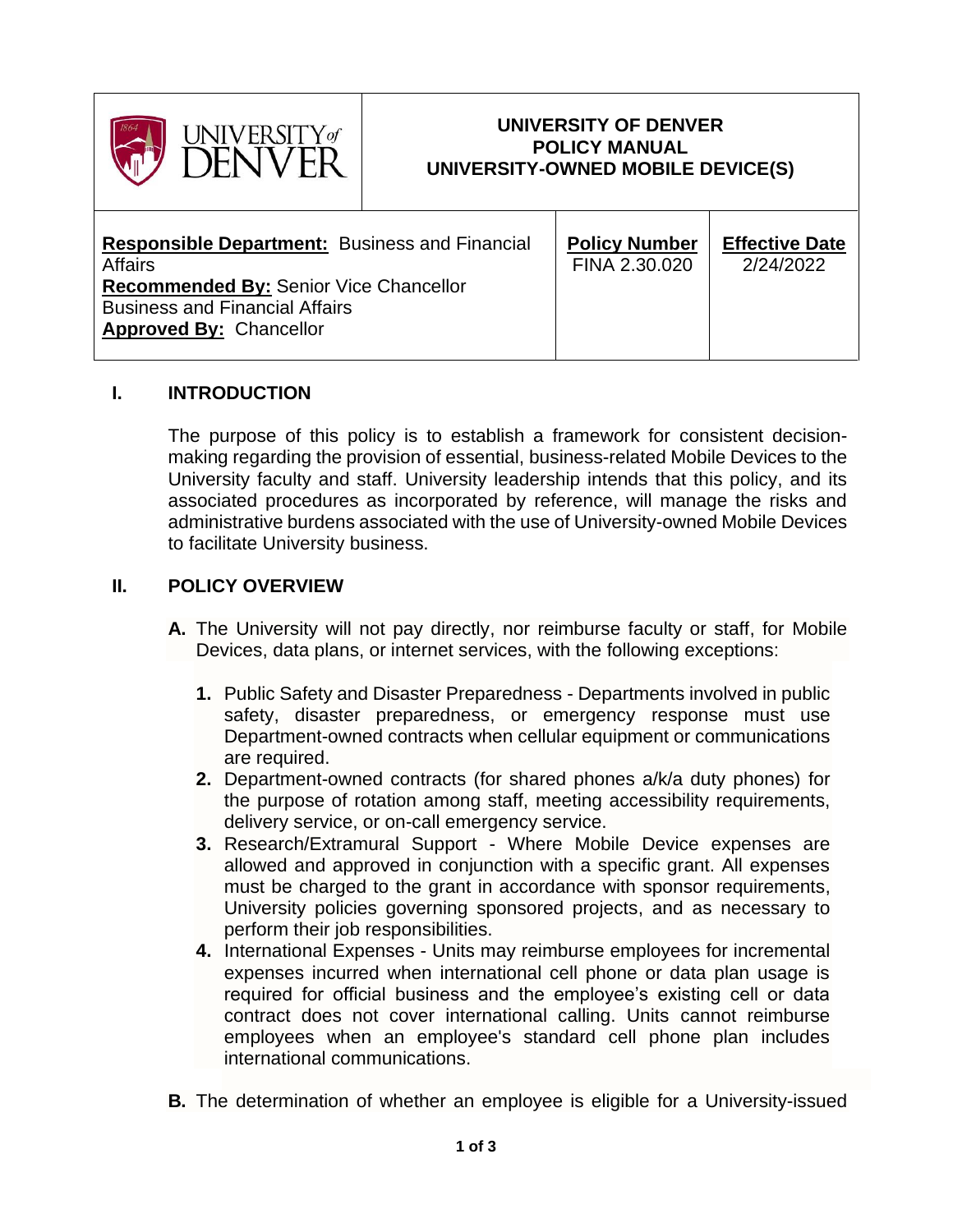communication device is assigned to the department responsible for the funding of such technology or communication devices.

- **C.** The determination of whether an employee is eligible for reimbursement for a communication device or international communication expenses under II.A.3 or II.A.4 above is assigned to the responsible department. Employees must meet the applicable Policy exception identified in II.A.3 or II.A.4 *and* have a substantial business need in order to be eligible for reimbursement.
- **D.** For University-issued Mobile Devices or services, the University acquires the communication device/service and assigns it to a specific individual who is to use it for business purposes. Incidental personal use is permitted. The communication device and all accessories remain the property of the University. At the request of the supervisor or at employee's separation, the employee must return the communication device and all accessories.
- **E.** When the University is providing the communication device/service, the lowest cost option available to accommodate the particular business need shall be utilized.
- **F.** Pagers and two-way radios issued by the University are considered businessonly applications.
- **F.** Shared phones, also known as duty phones, are typically assigned to a group of persons on a rotating or shift basis, or to individuals for a specific period of time (e.g., summer conference).
- **G.** The decision as to whether an employee receives a University-issued communication device is not grievable.

### **III. PROCESS OVERVIEW**

Occasional expenses eligible for reimbursement will be paid in accordance with Policy FINA 2.30.011 – *Business Expense*.

#### **IV. DEFINITIONS**

- **A. "Departmental-owned contract"** means a contract for mobile device(s) that is entered into by the University for the benefit of an assigned department or program. Amounts owed under the contract are the budgetary responsibility of the assigned department or program.
- **B. "Mobile Device"** a communication device that is portable and designed to be carried by a person to carry out business communication activities. Mobile Devices items include but are not limited to cell phones, smart phones, iPhones,